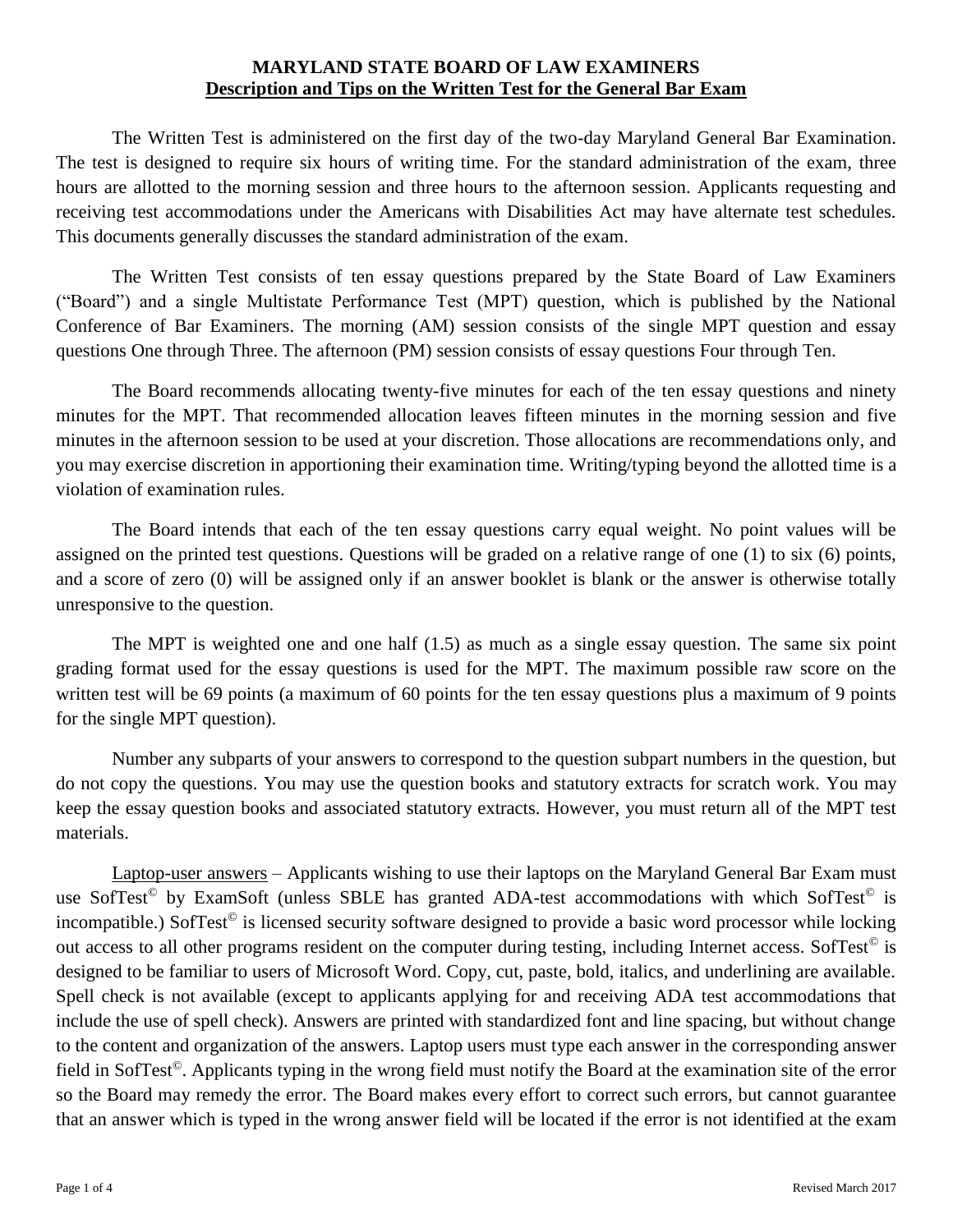site. To aid in identifying such errors, the Board recommends labeling your answer by typing the question number at the start of your answer.

Hand written answers - The Board will distribute exam answer books to those applicants choosing to hand write the exam. The cover of each hand writer answer book identifies the question to be answered in that book. Hand writers must furnish their own pens with permanent dark blue, blue-black, or black ink so the writing can be easily read. You should print your answers if your handwriting is difficult to read. . Use one side of the page only if hand writing. The Board cannot grade an illegible answer. Hand writers must write each answer in the corresponding answer book. Applicants writing in the wrong answer book must notify the Board at the examination site of the error so the Board may remedy the error. The Board makes every effort to correct such errors, but cannot guarantee that an answer which is written in the wrong answer book will be located if the error is not identified at the exam site. To aid in identifying such errors, the Board recommends labeling your answer by writing the question number at the start of your answer. All examination answer books must be turned in even if the books are blank. Do not remove any pages from your examination answer books.

# **Examination Scoring and Pass/Fail Determinations**

The requirements for passing the Maryland Bar Examination are detailed in the Bar Admission Rules under Board Rule 5.

1. To pass the Examination, an applicant must achieve a **Total Scale Score of 406 or higher**.

2. The Board computes each applicant's Total Scale Score for the Maryland Bar Examination using the following formula:

#### *Total Scale Score = (Written Scale Score x 2) + MBE Scale Score*

This formula weights the Written Test Score twice as much as the MBE Score. Written Test and MBE scale scores will be rounded to the nearest integer value and reported as whole numbers.

3. The Board calculates each applicant's Written Scale Score by converting the Written Raw Score to the MBE Scale using the following formula:

*Written Scale Score = [(A-B)/C][D] + E, where*

*A = the sum of the applicant's raw scores on the 10 essay questions and the MPT (0-69)*

*B = the mean of the A values across all applicants*

*C = the standard deviation of the A values across all applicants*

*D = the standard deviation of all Maryland applicants' MBE scale scores*

*E = the mean of all Maryland applicants' MBE scale scores*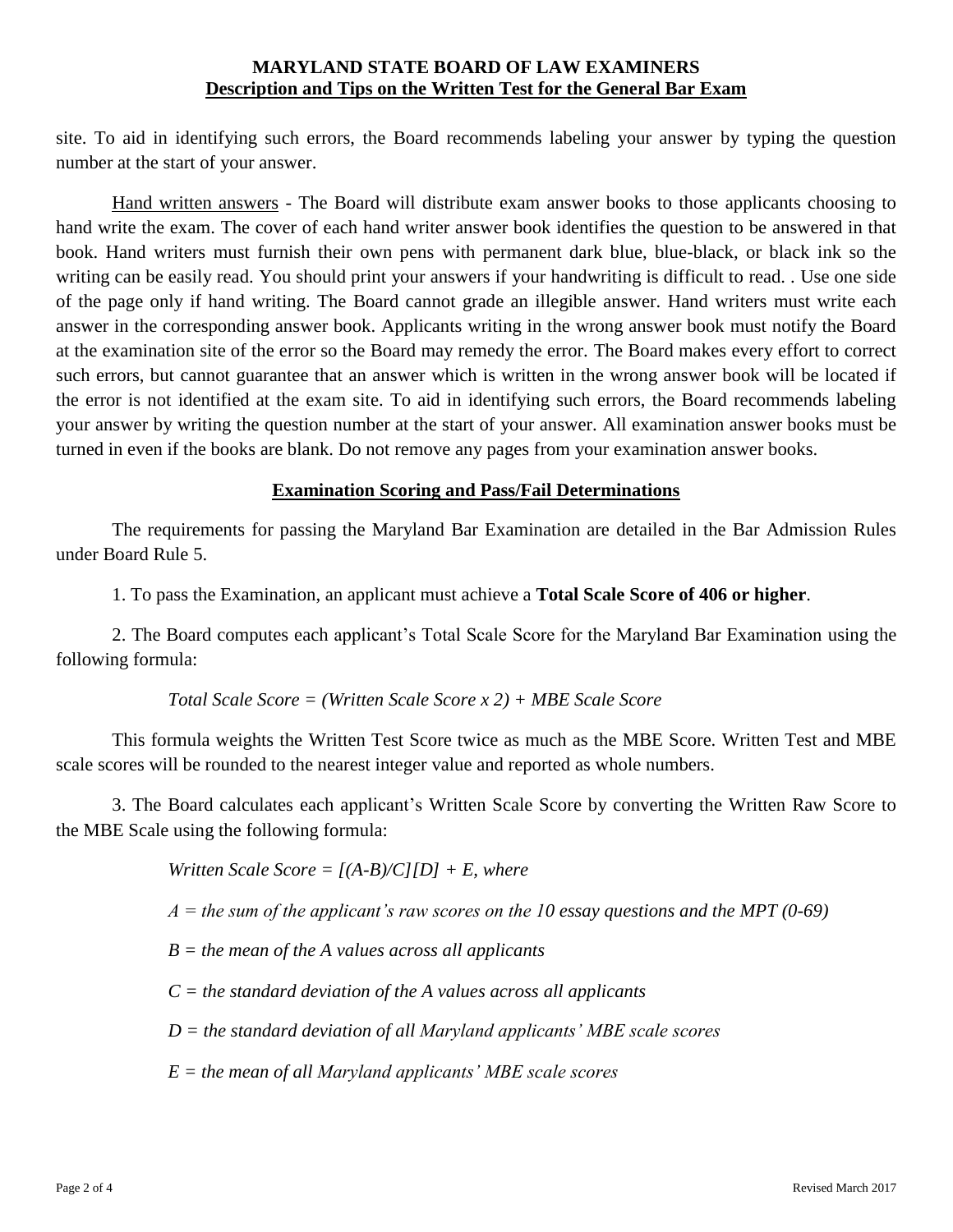# **REGRADE POLICY**

In addition to the above passing formula provided for by Board Rule 5, the Board has adopted a review and regrading policy which it applies, following the initial grading of the essay answers on the examination, to applicants who did not attain a passing score but who fell within a certain range just below passing. This review and regrading policy is subject to change from time to time and changes need not be formally published since it is a matter of policy only.

The current policy is as follows: **The Board will regrade the written test of an applicant whose total scale score is less than 406 after initial grading, but within 10 points of passing under the passing score criteria described above.** Ordinarily, this means that a test will be regraded if the initial total scale score falls in the range from 396 to 405. Each of the tests in the regrade range will be reread to assure that each question in it has been graded consistent with the benchmarks established by the Board for each question. If, on regrade, the written test score is increased enough to raise the Total Scale Score to 406 or higher, the applicant passes.

The regrading policy set forth above, as applied by the State Board of Law Examiners to those applicants who reach the regrade range following the initial grading process, is a procedure utilized by the Board before the examination results are released. **Once the initial grading and regrading are concluded and the examination results are released, there is no further regrade procedure and no appeal is permitted.**

## **SUGGESTIONS FOR SUCCESSFULLY ANSWERING ESSAY QUESTIONS**

The following policy of the Court of Appeals of Maryland governs the preparation, administration, and grading of the examination:

> "It is the policy of the Court that no quota of successful examinees be set, but that each examinee be judged for fitness to be a member of the Bar as demonstrated by the examination answers. To this end, the examination shall be designed to test the examinee's knowledge of legal principles in the subjects on which examined and the examinee's ability to recognize, analyze, and intelligibly discuss legal problems and to apply that knowledge in reasoning their solution. The examination will not be designed primarily to test information, memory, or experience."

The Board lists below some general suggestions for your guidance.

1. **The Examination is not a test of how much law you know**. It is a test of your ability to analyze, recognize and intelligibly discuss legal problems, and to apply your knowledge of legal principles to their solutions. Your answers should demonstrate your knowledge and understanding of how to apply the principles and theories of law to the facts given, and to reason logically and in a lawyer-like manner to reach a sound conclusion.

2. **Some individual questions may involve more than one subject area**. For instance, the facts presented may present ethical issues, which you must be able to recognize and resolve consistent with the Rules of Professional Conduct and the legitimate interests of the client.